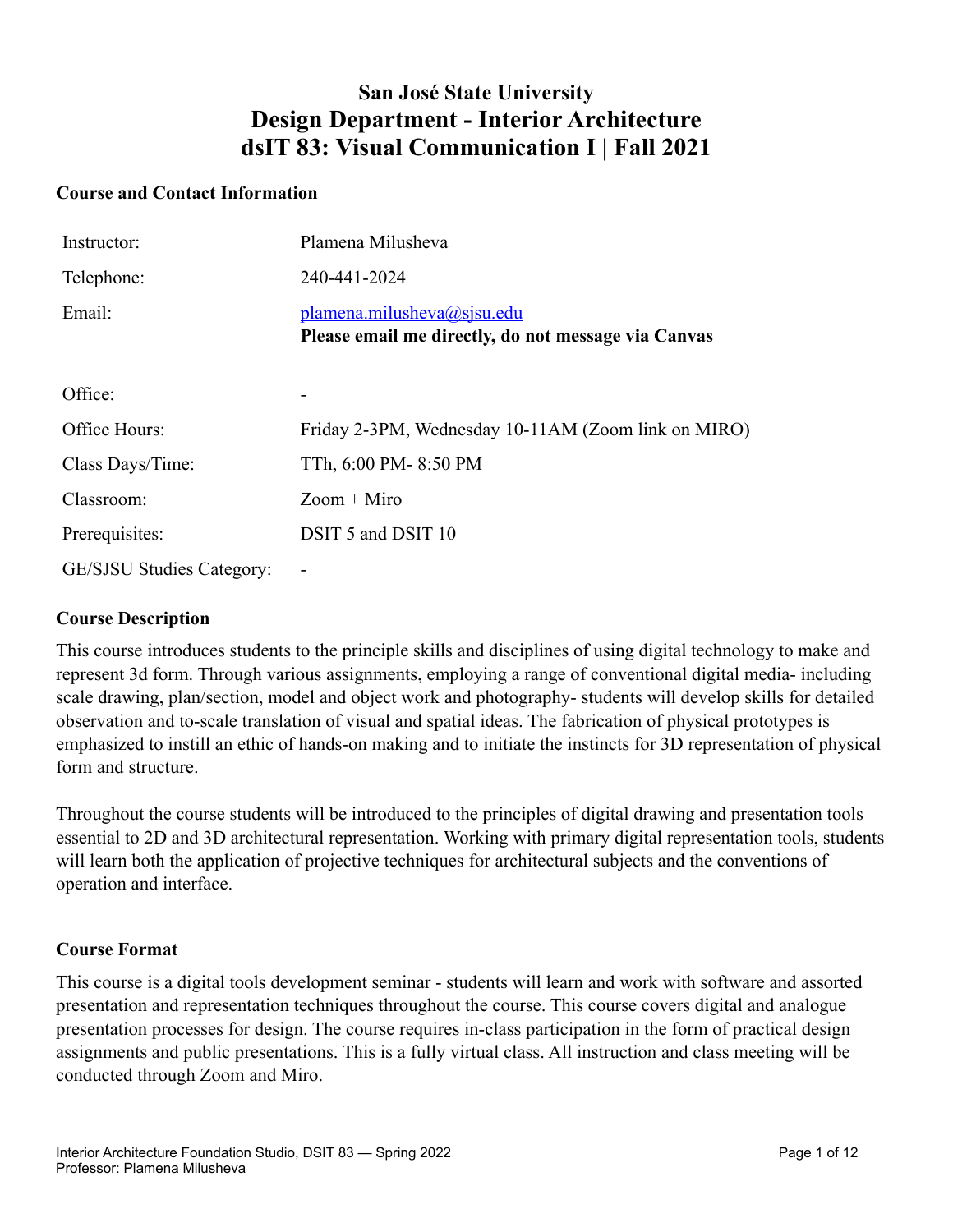Students will require a computer(laptop) to participate, complete and submit assignments. Students will be required to install and operate 3d & 2d software.

Course materials such as syllabus, handouts, notes, assignment instructions, etc. can be found on MIRO and the Canvas Learning Management System course login website at http://sjsu.instructure.com. You are responsible for regularly checking with the messaging system through MySJSU at http://my.sjsu.edu to learn of any updates.

# **Course Goals / Learning Outcomes (CLO)**

At the end of this course students will understand:

1. How to appropriately use specific software applications typically used by interior designers and architects to convey essential formal elements at each stage of the programming and design process.

- 2. How to delineate using projective drawing techniques.
- 3. How to generate forms using 3D digital modeling software applications.
- 4. Basic physical modeling techniques and will have the ability to use them effectively when appropriate.
- 5. How to explore and iterate multiple ideas.
- 6. How to express ideas through visual media.

## **Required Texts/Readings**

Required readings will be assigned as needed. Such readings will be provided in digital format.

## **Required Lectures**

There may be several required lectures over the course of the semester. You will be given advance notice of the date and time.

## **Course Requirements and Assignments**

SJSU classes are designed such that in order to be successful, it is expected that students will spend a minimum of forty-five hours for each unit of credit (normally three hours per unit per week), including preparing for class, participating in course activities, completing assignments, and so on. More details about student workload can be found in University Policy S12-3 at http://www.sjsu.edu/senate/docs/S12-3.pdf.

The course is organized around lecture and lab work: lectures will introduce topics and assignments and provide an overview of design issues and principles and outline communication concepts that are expected to be investigated. Labs will be a period of focused exploration of design issues, communication skills, and technical skills. Finished projects and work in progress will be presented and discussed during each class session to make important points about design.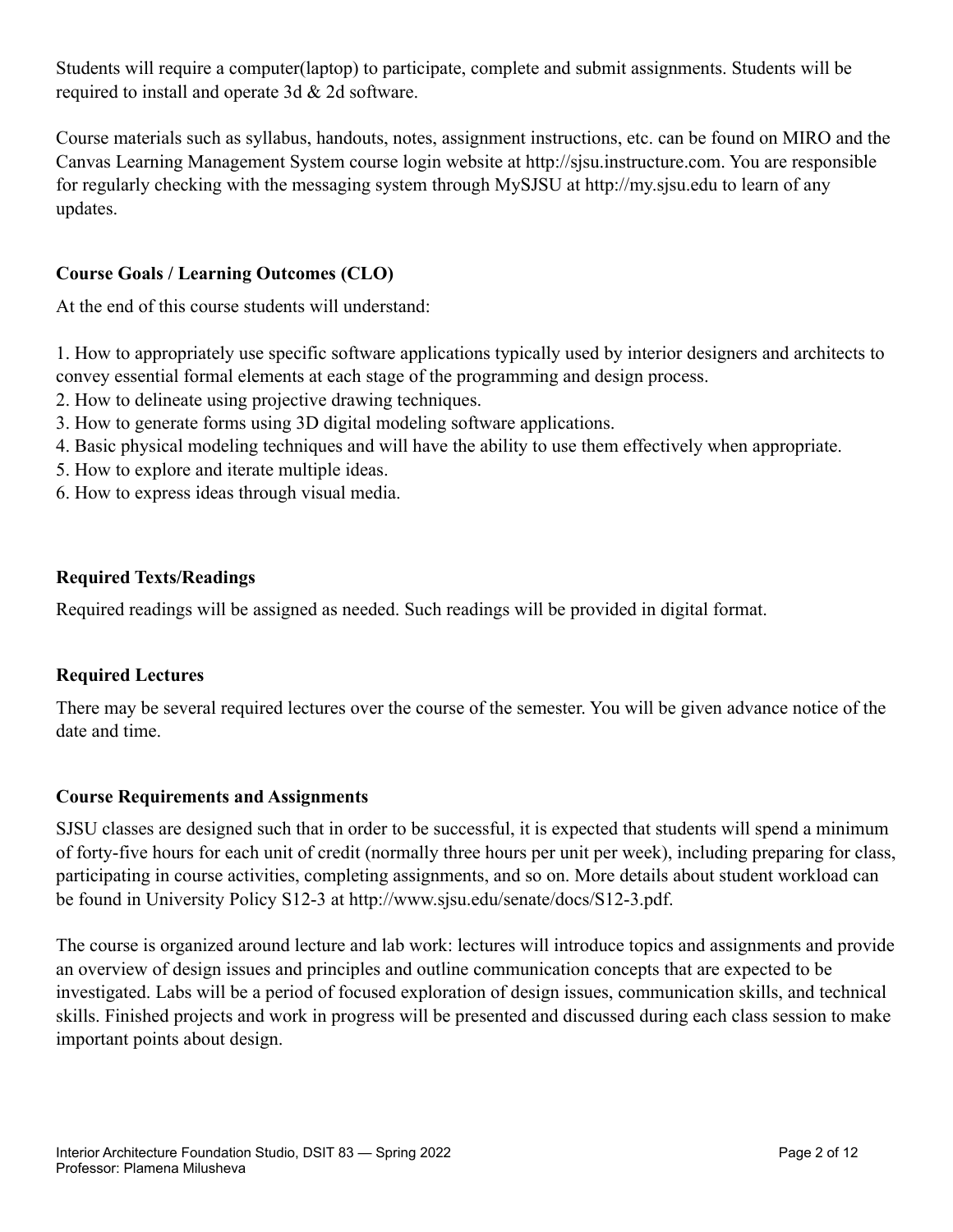It is expected that your work will be uploaded and organized on Miro by the start of class. If it is not you will receive a non-participation for that class. Each class will be graded for participation and your final participation grade for the course will be the average of all your individual class participation grades. The assignment submission process will follow the structure outlined below, except in the case of Exercise 1 which will not have a formal Review.

- **You must pin up some version of all required deliverables at the project's final review.** Missing items at the time of review will reflect in your grade.
- **You are expected to make improvements to the required materials based on review feedback before submitting them on Canvas for grading.** You may develop additional new material based on feedback as part of your Canvas submission but the expectation is that you will make improvements to the required deliverables. The period of time between a Review and Canvas submission of materials is part of the project design process and gives you an opportunity to benefit from the Review. How well you use this part of the allocated project time will factor into the final grade for that project.
- Assignment materials for grading must be submitted on Canvas on the deadlines stated in the course schedule or as revised by the instructor and communicated to the class. Any work not turned in on the date it is due at the stated time is considered late. **Materials must be uploaded on Canvas by 11 AM on the due date to be considered on-time.**
- **Five (5) percent will be deducted from the grade for the project for any canvas submission between 11 AM on the due date and the end of class that day. Ten (10) percent will be deducted from the grade for a project every class period it is not turned in starting with anything turned in after the end of class on the day it is due.** Special circumstances will be taken into consideration (e.g. Illness, court appearance, death of a relative.)
- **All assignments must be completed and turned in to receive a passing grade for the class.** The exercises and projects build on each other and as such failure to complete any one project will affect the quality of the rest of the class work and result in a failing grade for the class. It is always better to turn the project in late than not at all. As long as you turn a project in by the last day of class for the semester with all required deliverables you will receive the minimum passing grade of 60% for that project.

The instructor reserves the right to alter assignments and change project due dates with sufficient notice to the students.

There will be no allowances made for lost work due to hardware or software malfunction except in extenuating circumstances. You are expected to have two additional modes of backup for your work besides storing it on your machine. The instructor will provide a Google Drive folder for each student to save in-progress and final work. You may choose to use an external hard drive in addition to the provided Google Drive or a second cloudbased storage method to secure copies of your work.

| Proportional Breakdown:      | $100\%$ |
|------------------------------|---------|
|                              |         |
| Exercise 1:                  | $5\%$   |
| Exercise 2:                  | 10%     |
| Project 1 - Parallel planes: | 20%     |
| Project 2 - Hermitage:       | 30%     |
| Project 3 - Portfolio:       | 15%     |
| Class Participation:         | 20%     |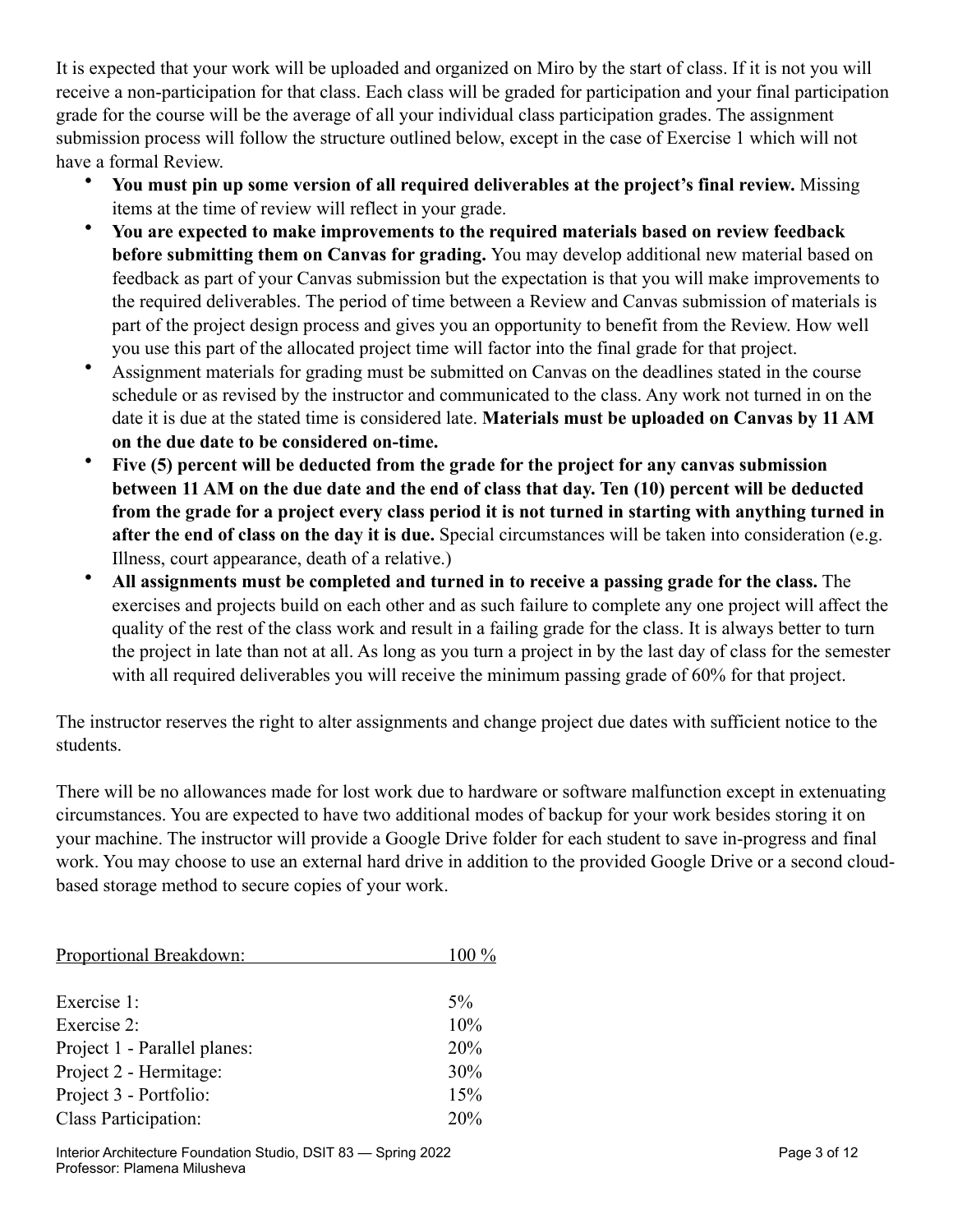NOTE that University policy F69-24 at http://www.sjsu.edu/senate/docs/F69-24.pdf states that "Students should attend all meetings of their classes, not only because they are responsible for material discussed therein, but because active participation is frequently essential to insure maximum benefit for all members of the class. Attendance per se shall not be used as a criterion for grading."

# **Final Examination or Evaluation**

There is no comprehensive final evaluation for this course. At the close of the semester, during class time or the days dedicated to final examinations, we will have a Mini-Portfolio review. This review will be an opportunity to show your best work from the semester and get feedback on visual and verbal communication. As described in grading, reviews are not for grading purposes. However efforts to improve the work you have done over the semester for inclusion in your mini portfolio will be reflected in your final grade.

## **Grading Information**

You will have a range of opportunities to present and discuss your work. It is up to you to use those opportunities to receive effective feedback to help you move your projects forward. You will be given time to incorporate the feedback into each final submission on Canvas for grading. Your grade for each assignment will reflect the degree to which you have made an effort to use the feedback to improve your final submission materials.

Pin-ups: This will be our usual mode of discussing work-in-progress during most classes. You will upload and "pin-up" current work for presentation and critique on Miro and we will use Zoom for the group discussion. It is important that you learn how to use "pin-ups" to maximum effect. It is an opportunity to present your work in an informal yet structured setting, and to practice your ability to speak about your intentions and your work. "Pin-ups" also allow you to observe and discuss the work of your peers, which can greatly inform you and your own project. Because the majority of class time will be spent in this format, you will not be able to use studio time to produce your work and you will need to commit considerable time outside of class to move your work forward. New, revised, work is always required at each class meeting.

We will switch between full group pin-ups and small group pin-ups. When doing full group pin-ups, it will be imperative that you stay engaged in the conversation in order to benefit from different points been made about your peers' projects that may be relevant to your project as well. When we do smaller group pin-ups, the groups not actively in a discussion will be required to work on furthering a specific part of their projects and uploading the in-class work on Miro by the end of class in order to receive participation credit for that class.

Desk critiques: Infrequently we may discuss work individually toward specific project aims or reviews. This may occur toward the end of the semester. New work is always required for individual desk crits to focus our discussion.

Formal Reviews: At three or four points in the semester, each student will formally organize and "pin-up" their work for critique and conversation, usually with outside guests and/or other faculty. The reviews offer you a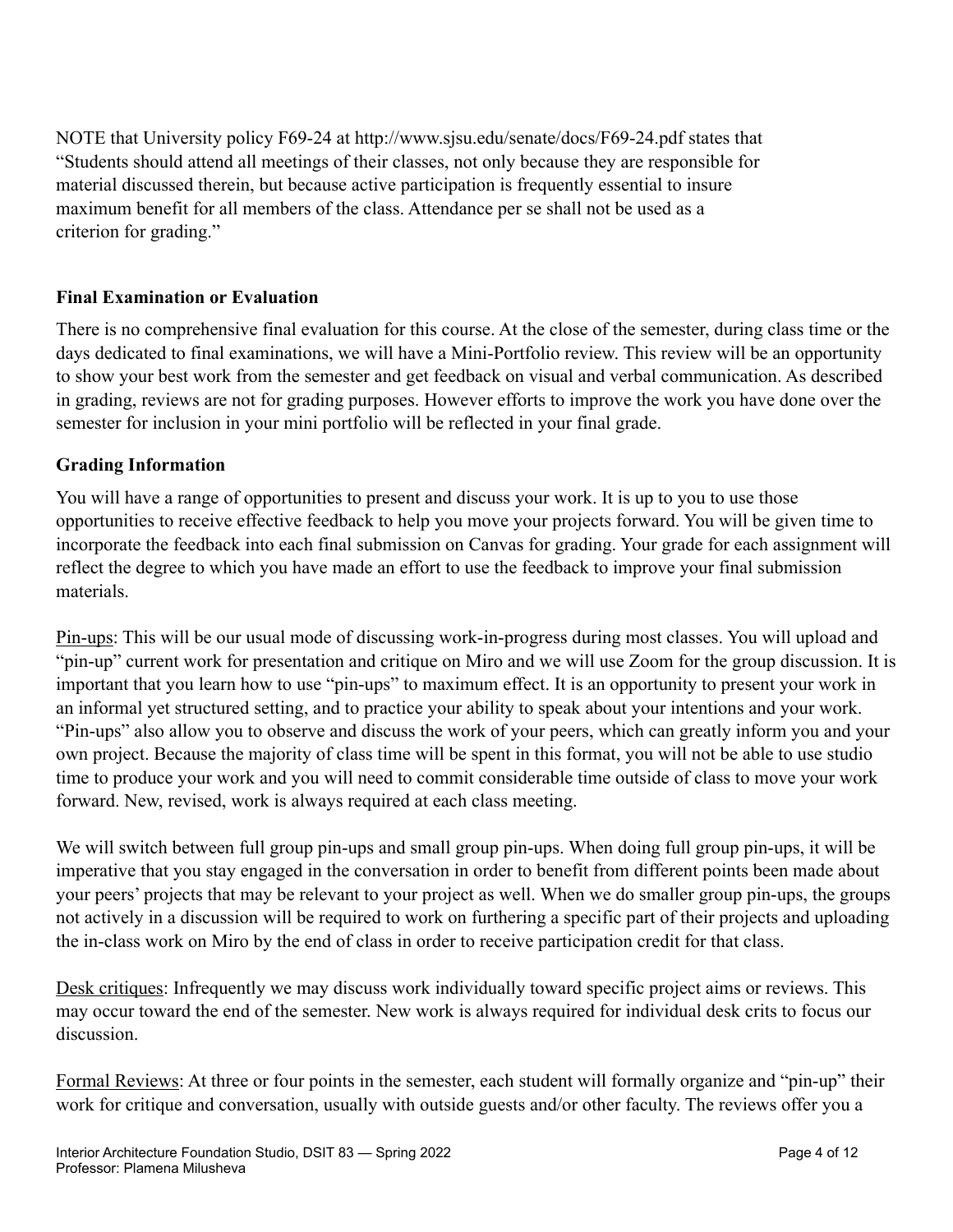chance to receive fresh input on your work, to ask questions about the issues raised in the design problem, to learn how to present ideas and discuss your work, to learn other perspectives from outside faculty and practitioners, and to see and learn from the work of your peers.

Participation: You will receive a baseline minimum passing grade of 60% (D-) for showing any new work in class. You will receive and additional 18% for having some of the required work for each class. Required work may be deliverables you need to have at the beginning of class or it may be work you do during a skill builder in class which you will share by posting the end result at the end of class. Doing this minimum will get you to a C+. Completing all of the requirements for a class will result in an additional 18% added to your participation grade for a participation grade of A for that class. You may receive the final 4% for an A+ by asking questions, answering questions, presenting, helping classmates or similar active class engagement. It will always be better to show something in class than not have anything new or in progress.

You will receive a grade for each assignment submission on Canvas. The final materials you submit for each assignment will account for a portion of the grade for that assignment. Other significant factors that will go into each grade are progress made over the course of the project and willingness and ability to incorporate feedback to move the project forward. The final semester grades will be assessed after the last assignment upload on Canvas. Grades are based on the following metrics of accomplishment:

**A** Excellent work and progress, focused process and design iterations, high standard of design and presentation, superior understanding of the issues discussed, active participation in class, active involvement in bringing outside material and research into class, ability to move work forward, through initiative, excellent attendance.

**B** Good work and progress, focused process, fulfillment of all the requirements with some incompleteness in the presentation and/or some deficiencies in design, strong understanding of the issues discussed during lectures and pin-ups, inconsistent performance and progress, strong attendance.

**C** Work that is satisfactory with some obvious deficiencies and incompleteness of requirements, any or all of lessened engagement with the course material, less than strong attendance and/or participation.

**D** Work that is unsatisfactory with obvious and significant deficiencies in design and incomplete requirements, any or all of lack of engagement with the course material, poor attendance and participation.

**F** Seriously deficient or incomplete work, poor participation, engagement, understanding and attendance.

+/- grades will be used within the structure described above.

The measure of qualitative words such as 'excellent', 'satisfactory', etc. are based on the following criteria:

Initiative: The degree of exploration and additional references in the work, the ability to push the work forward Effort: As indicated by the intensity and depth of your study, and the commitment to the ideas being explored Engagement: As shown by the participation in work sessions, and the discussion of issues and ideas in studio Collaboration: With peers on comments, learning and shared responsibilities [as opposed to competition] Flexibility: The willingness to maintain an open intellectual stance that allows for accelerated learning to occur Design Quality: As demonstrated by the sophistication and competence of addressing the issues of a problem Communication: As shown by the coherence and completeness of your work in elucidating its intentions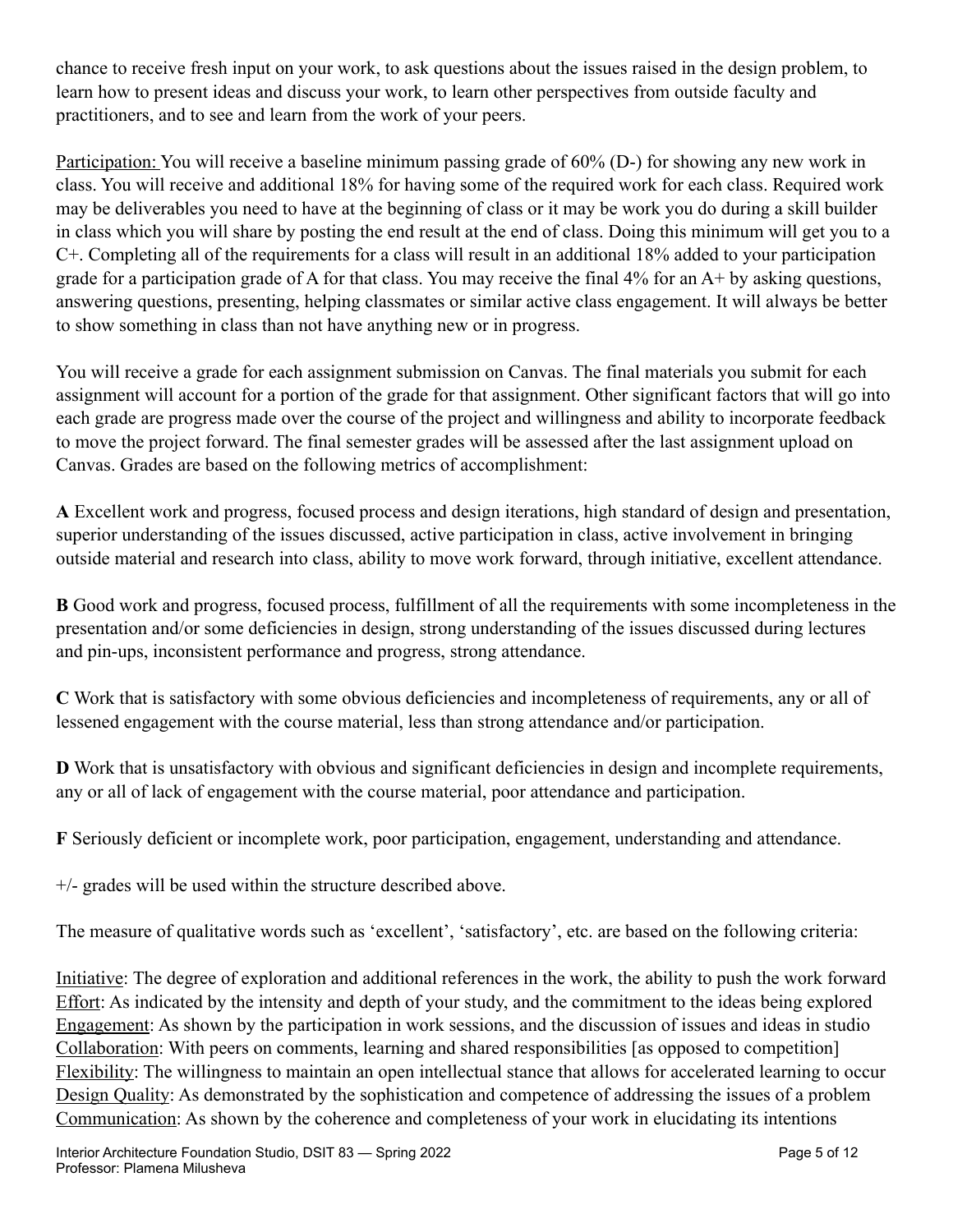Technique: The control and sophistication of design methods, tools and representation; a commitment to craft

# **Equipment, Materials, and Technical Requirements**

#### Technical Requirements

- Computer Specifications: A computer powerful enough to effectively run the required software for this class.
	- o Camera and microphone: external or built-in. SJSU has a free [equipment loan](https://www.sjsu.edu/learnanywhere/equipment/index.php) program available for students.
	- o Headphones: Required for all classes to minimize at-home noise and distractions.
	- o Mouse or trackpad: With right click and scrolling capability. Required for better performance in software.
	- o Online instruction: Laptop must have video and audio capability to participate in online critique.
	- o Online instruction: Zoom Free. Provided through SJSU.
	- o Online instruction: Miro Free. Need to setup an account. [\(https://miro.com/education](https://miro.com/education-whiteboard/2/)[whiteboard/2/\)](https://miro.com/education-whiteboard/2/)
- Digital camera or smartphone with camera capable of taking high quality photos
	- o if using phone camera, photos need to be in their original format, a.e. no filters, modifications through applications, or non-standard cropping
	- o you will use Adobe Photoshop for all photo modification

## Software Requirements

- Adobe Creative Suite (Photoshop, Illustrator, and InDesign) ( [https://www.sjsu.edu/ecampus/software](https://www.sjsu.edu/ecampus/software-tools/teaching-tools/video-creative/adobe/students.php)[tools/teaching-tools/video-creative/adobe/students.php](https://www.sjsu.edu/ecampus/software-tools/teaching-tools/video-creative/adobe/students.php))
- Sketchup (Licenses will be provided through the university. You will be added to the license server via your SJSU e-mail)
- Digital rendering engine (Twinmotion hoppy version for whatever OS you have) (https:// www.twilightrender.com/index.php/downloads)
- Sketchup, Illustrator, and Photoshop are required installed and functional by Tuesday 2/1/22, the second class meeting. All required software must be installed by Tuesday 2/8/22.

You will use these software applications for the rest of your academic career and newer versions and variations on them as you move into the profession. They are mandatory and no designer can expect to be gainfully employed without working knowledge of these and similar tools today.

#### Materials Requirements

Students are responsible for purchasing material as required for assignments.

The following is a list of materials that you will need to have available to you throughout the semester. These are materials that you will continue to use throughout your education and career. You MUST have these by the second week of class.

Tools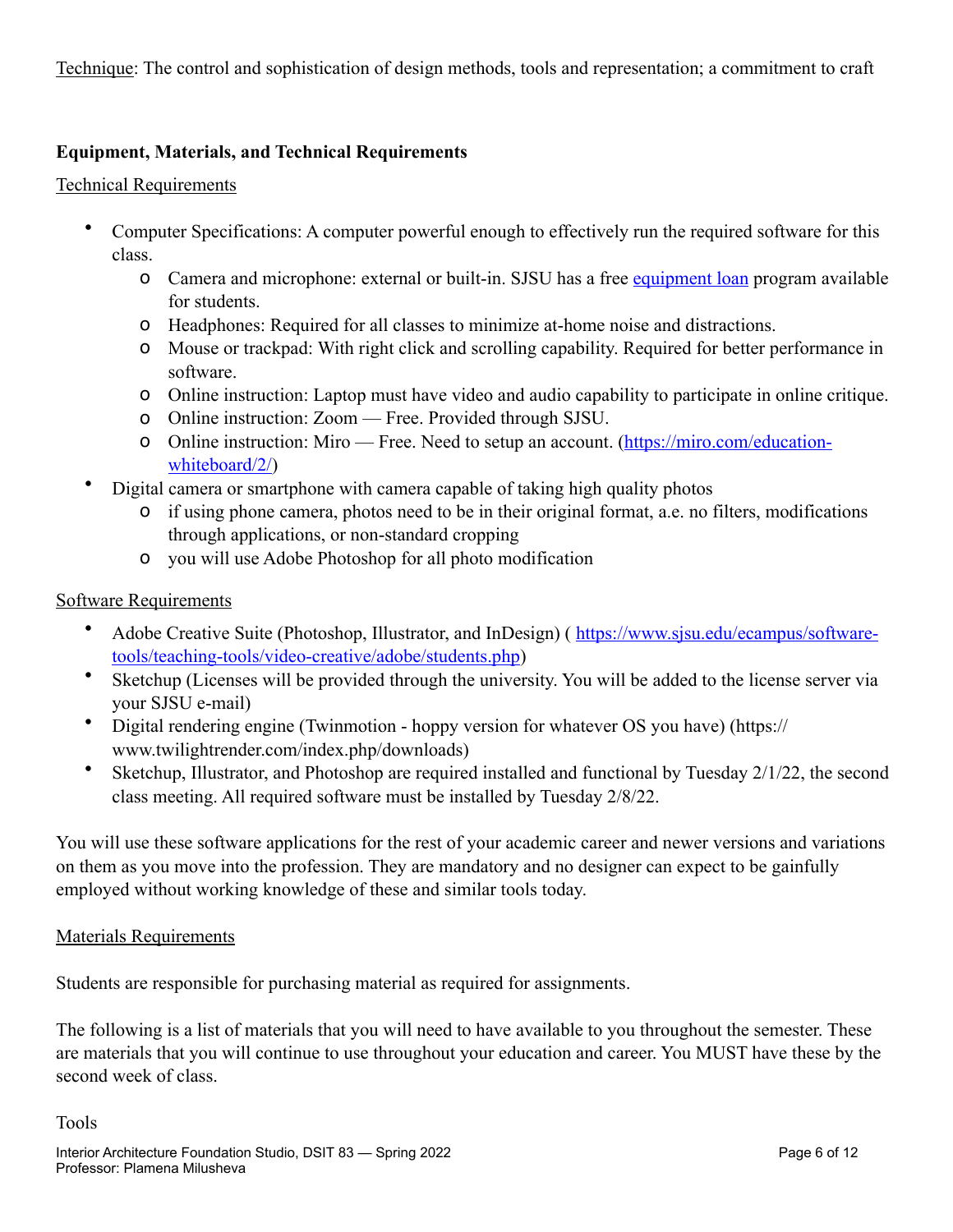- cutting mat: 18" x 24" or larger
- large Olfa knife (Olfa Snap-off Blade Utility Knife) with extra blades (must change frequently for clean cutlines)
- X-acto knife (any of the light duty knives) with extra blades (must change frequently for clean cutlines) (alternatives: Blick E-Z Grip Knife, Excel Blades Hobby Knives)
- metal straight edge: 12" and 24"
- architectural scale
- Tape measure
- sketchbook: whatever you prefer that you can easily carry around with you

## Consumables

- tracing paper: 12" wide roll
- assortment of pencils, black ink pens, black ink markers for working out ideas in your sketchbook
- tapes: blue painter's tape, white masking tape, clear scotch tape
- glues: Some type of quickset white glue (Aleen's Craft Glue is a great option)
- wood dowels/skewers (can find in your local grocery store)
- toothpicks (great precision glue applicators)
- Bristol paper pad: Strathmore 300 Series, Vellum surface, 100lb you can get several sizes if you want but can start with 2 -14" x 17" pads (20 sheets each) and see how you are using it before you get other sizes.
- Crescent Decorative Matboard: 4 sheets  $(32" \times 40")$ , very white  $+ 2$  sheets  $(32" \times 40")$ , your choice single non-white color (https://www.dickblick.com/products/crescent-decorative-matboard/)
- you will likely need to get some other materials as you develop your projects we can discuss other materials as a group and on a per project basis

**NOTE:** The Bristol and Matboard will be our primary study model making materials. If you plan on ordering these online Blick is a great option. You should an order for them right away. Ground delivery is 7-9 business days so this will get the materials to you by week 2 of class. Blick will also have tracing paper, masking tape, sketchbooks, cutting mats, knives, and metal straight edges. You may want to place one initial order for all of your basics and any extra materials you might want.

# **Printing**

For Project 2, you will need to be able to print black and white on 11x17 sheets of paper. If you can only get 8.5x11 prints that will also work. Start early in terms of figuring out where you can get access to printing. For the project you will need to be able to print 12-24 sheets.

## **Honesty, Integrity, and Original Work**

I place academic and creative honesty, integrity, and original work at the foundation of a strong creative process. Plagiarism or design appropriation will not be tolerated. Plagiarism in research and presentation will also not be tolerated. If you are unsure of the meaning of plagiarism or the rules of ethical reference and citation please ask. While the creative process does thrive on inspiration from the great work of others, there is a fine line between inspiration and appropriation of someone else's work. When in doubt, or as a matter of building good habits, please site your inspiration sources and references. This practice will both keep us honest and will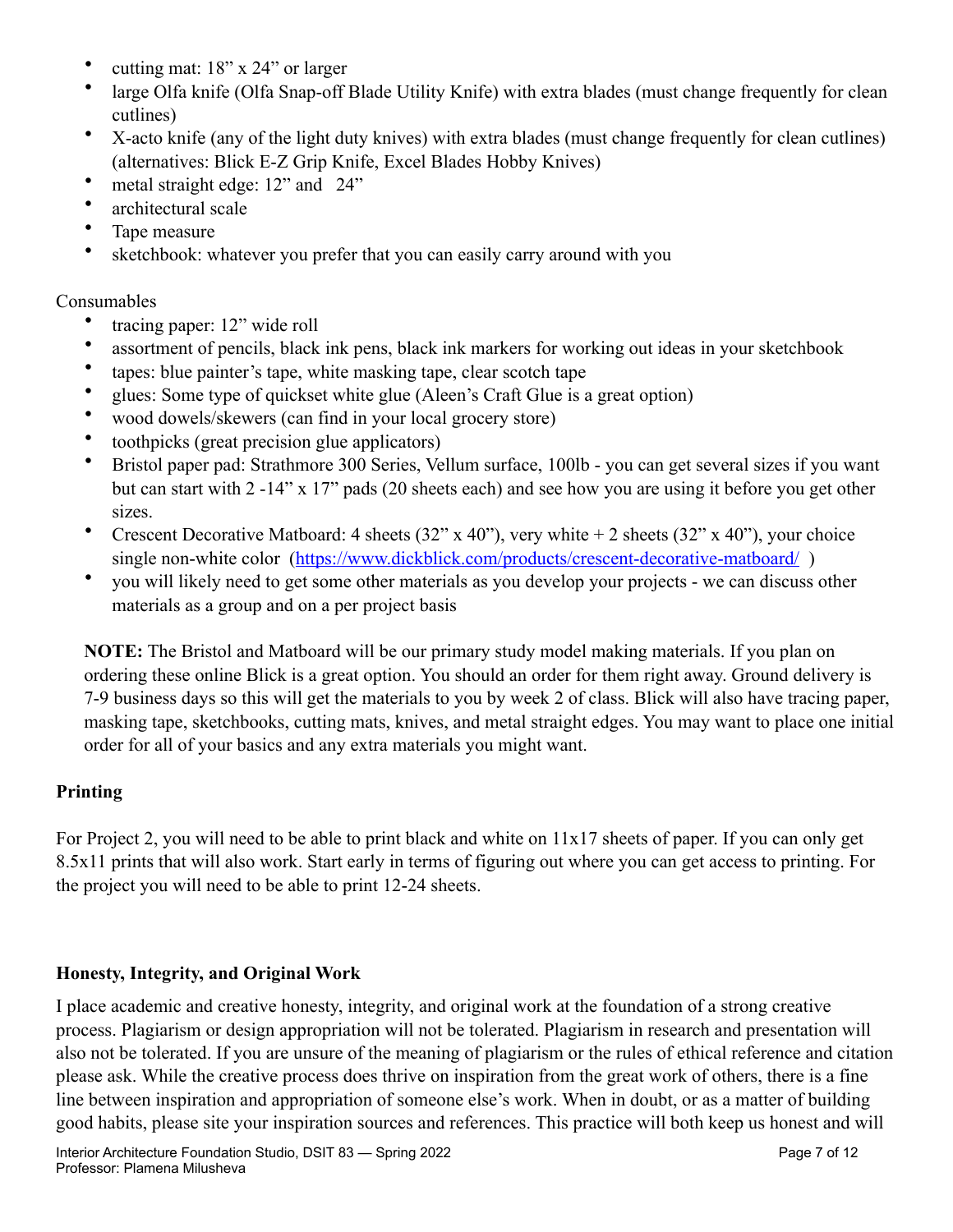elevate our collective knowledge about great work with which we may not be familiar. Students who are suspected of plagiarism or unethical appropriation will be referred to the Student Conduct and Ethical Development Office and depending on the severity of the conduct will receive a zero for that assignment or a grade of F in the course. Grade Forgiveness does not apply to courses for which the original grade was the result of a finding of academic dishonesty.

## **Classroom Protocol**

Teaching is a two-way dialogue. Attendance is expected at all class sessions and the student's presence throughout the entire class time is required. Whenever possible, the professor should be notified in advance of a student's inability to attend a class. If you must miss class for a valid reason and are not able to give advance notice you must contact the professor within 48 hours with your reason for the absence and plan for catching up. In the event the professor is late for class, students are authorized to leave after a half hour wait. It is important to be on time and to be present. It is possible to produce "A" work in the class yet receive a lower grade due to poor class participation and attendance. Students must be present for in class critiques. Students who arrive late will not be allowed to present.

If you miss a class, it is your responsibility to find out what you missed before the next class. Technical demos and lectures will not be repeated for students who miss class. They will be recorded and available on Canvas. Projected review dates will be given to you in advance; however, in some instances these may change due to extenuating circumstances, and it is your responsibility to find out about any announcements made in class, by communicating with your classmates.

#### **General Expectations**

- Arrive on time and be prepared for studio. Remain in class for the entire class time.
- If we/you are online, Zoom camera must be on the entire time for you to be considered present for that class.
- Pinup on time. On time means by the start of class. We will be using Miro as our online "pin-up" space.
- Students must be present for critiques, students who arrive late will not be considered present.
- Be attentive, actively participate, and demonstrate engagement in class discussion and reviews.
- Prepare yourself to listen, consider, contribute, discuss different points of view during design review.
- I will be calling on students randomly to ensure participation.
- Stow cellphones and any other devices not being used for class communication or production of work for the duration of class. Cellphone use during class is not permitted.
- Show respect for yourself, your peers, and your faculty.

#### **Attendance**

- Non-participation for 2 classes, including consistent tardiness, is grounds for grade demotion.
- Non-participation for 4 classes, including consistent tardiness, is grounds for failure.
- If you need to miss a class for an excusable absence, email me in advance.
- Unexcused non-participation at a formal project review is grounds for project failure.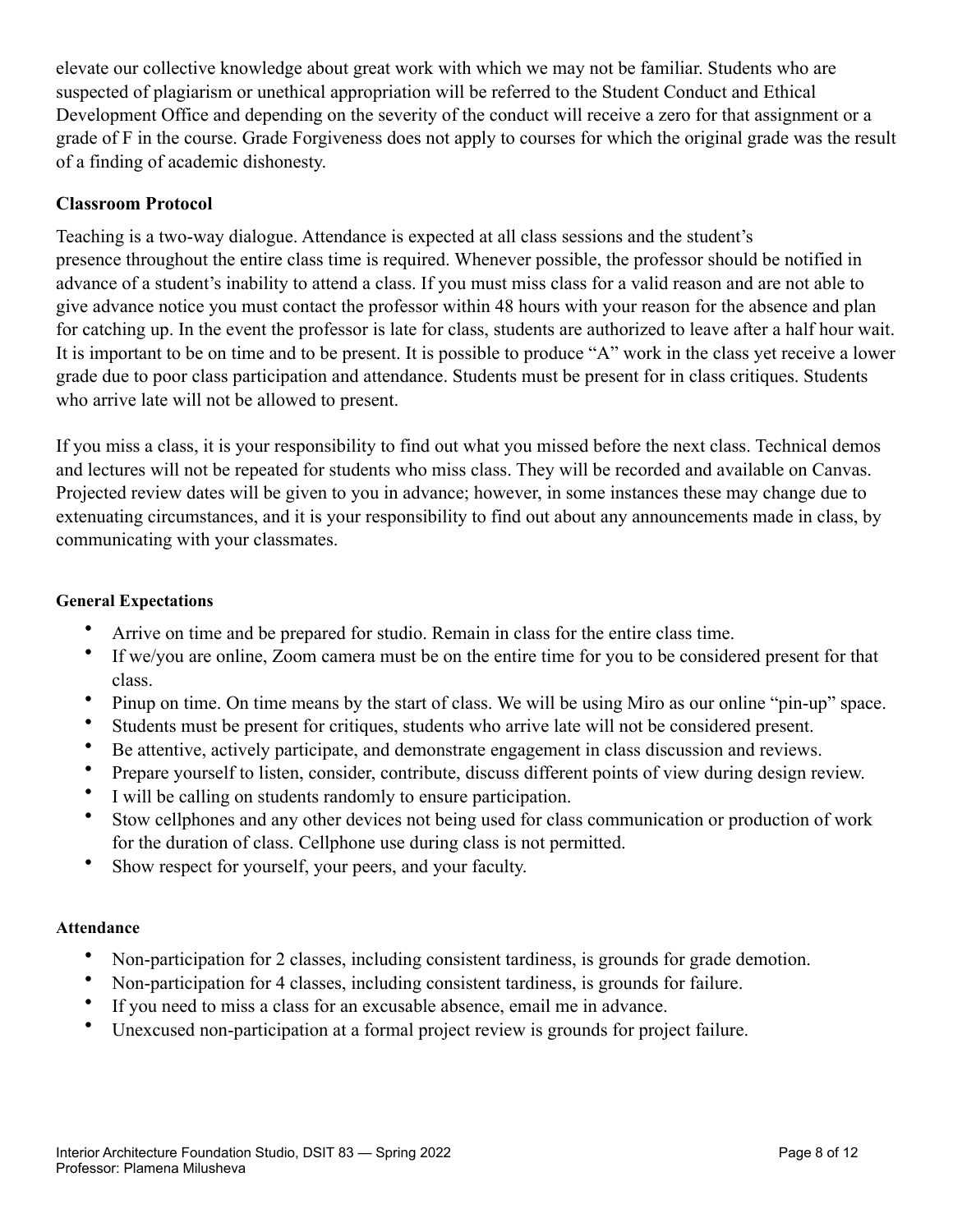#### **Online Protocols**

Zoom and Miro will be our tools of in-studio communication. Familiarize yourselves with them. We will use Zoom for face-to-face interaction and Miro as our pin-up space for showing visual content.

- Secure and reliable Wi-Fi connection: Students are responsible for ensuring that they have access to a secure and reliable Wi-Fi connection during online studio and reviews. E-mail me immediately if you are having connection issues.
- Camera: Students will have their camera on at all times during studio. Turning off your camera for extended periods of time will be considered non-participation. As such, prepare yourself mentally and physically for online studio as you would if we were meeting in person at school.
- Should you have concerns about privacy at home as regards to camera usage, please let me know and we will discuss potential accommodations.
- General Recording Prohibited: Studio may not be recorded without permission of all individuals, per University Policy and US laws on rights to privacy.
- Recording Accommodation: Permission may be obtained to record per relevant accommodation.
- Review Recording: Upon permission by all students and guests, a project review may be recorded.
- Any student that needs accommodation or assistive technology due to disability should work with the Accessible Education Center (AEC), and me.
- Please note that all federal, state, CSU system and campus regulations on conduct including harassment and discrimination against other students or faculty apply to the online environment, just as they do in face-to-face instruction.

## **Zoom Classroom Etiquette**

- Camera On.
- Headphones required.
- Be prepared for studio as you are in person.
- Mute your microphone when you are not speaking.
- Be Mindful of Background Noise and Distractions.
- Find and prepare a quiet and private area in your home for class, without interruption or distraction.
- Turn off computer and cellphone notifications, turn off apps and software that create distraction and use your wi-fi bandwidth.
- Use Appropriate Virtual Backgrounds if you are using a virtual background.
- Inability to observe classroom etiquette may result in dismissal from the zoom classroom and nonparticipation for that class meeting.

## **Students are not allowed to record without instructor permission:**

Students are prohibited from recording class activities (including studio lectures, office hours, advising sessions, etc…), distributing class or review recordings, or posting class or review recordings. Materials created by the instructor for the course (syllabi, lectures and lecture notes, presentations, etc… are copyrighted by the instructor. This University policy [\(S12-7\)](https://www.sjsu.edu/senate/docs/S12-7.pdf) is in place to protect the privacy of students in the course, as well as to maintain academic integrity through reducing the instances of cheating. Students who record, distribute, or post these materials will be referred to the Student Conduct and Ethical Development office. Unauthorized recording may violate University, State and Federal Law. It is the responsibility of students that require special accommodations or assistive technology due to a disability to notify me.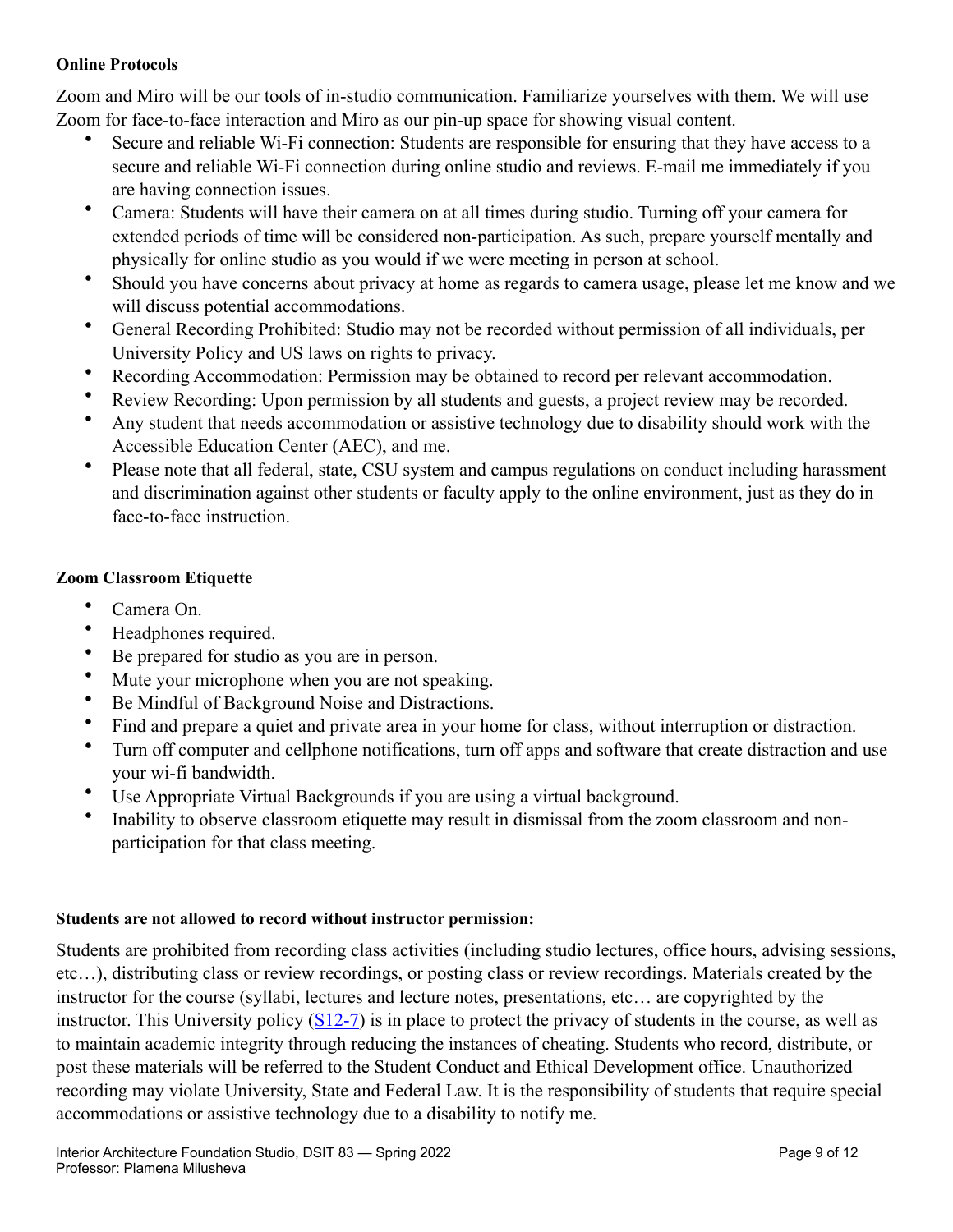# **University Policies**

#### **Dropping and Adding**

Students are responsible for understanding the policies and procedures about add/drop, grade forgiveness, etc. Refer to the current semester's [Catalog Policies](http://info.sjsu.edu/static/catalog/policies.html) section at http://info.sjsu.edu/static/catalog/policies.html. Add/ drop deadlines can be found on the current academic year calendars document on the [Academic Calendars](http://www.sjsu.edu/provost/services/academic_calendars/)  [webpage](http://www.sjsu.edu/provost/services/academic_calendars/) at http://www.sjsu.edu/provost/services/academic\_calendars/. The [Late Drop Policy](http://www.sjsu.edu/aars/policies/latedrops/policy/) is available at http://www.sjsu.edu/aars/policies/latedrops/policy/**.** Students should be aware of the current deadlines and penalties for dropping classes.

Information about the latest changes and news is available at the [Advising Hub](http://www.sjsu.edu/advising/) at http://www.sjsu.edu/ advising/.

#### **Consent for Recording of Class and Public Sharing of Instructor Material**

- "Common courtesy and professional behavior dictate that you notify someone when you are recording him/her. You must obtain the instructor's permission to make audio or video recordings in this class. Such permission allows the recordings to be used for your private, study purposes only. The recordings are the intellectual property of the instructor; you have not been given any rights to reproduce or distribute the material."
	- $\circ$  It is suggested that the syllabus include the instructor's process for granting permission, whether in writing or orally and whether for the whole semester or on a class by class basis.
	- o In classes where active participation of students or guests may be on the recording, permission of those students or guests should be obtained as well.
- "Course material developed by the instructor is the intellectual property of the instructor and cannot be shared publicly without his/her approval. You may not publicly share or upload instructor generated material for this course such as exam questions, lecture notes, or homework solutions without instructor consent."

#### **Academic Integrity**

Your commitment, as a student, to learning is evidenced by your enrollment at San Jose State University. The [University Academic Integrity Policy S07-2](http://www.sjsu.edu/senate/docs/S07-2.pdf) at http://www.sjsu.edu/senate/docs/S07-2.pdf requires you to be honest in all your academic course work. Faculty members are required to report all infractions to the office of Student Conduct and Ethical Development. The **Student Conduct and Ethical Development website** is available at http://www.sjsu.edu/studentconduct/.

#### **Campus Policy in Compliance with the American Disabilities Act**

If you need course adaptations or accommodations because of a disability, or if you need to make special arrangements in case the building must be evacuated, please make an appointment with me as soon as possible, or see me during office hours. [Presidential Directive 97-03](http://www.sjsu.edu/president/docs/directives/PD_1997-03.pdf) at http://www.sjsu.edu/president/docs/directives/ PD 1997-03.pdf requires that students with disabilities requesting accommodations must register with the [Accessible Education Center](http://www.sjsu.edu/aec) (AEC) at http://www.sjsu.edu/aec to establish a record of their disability.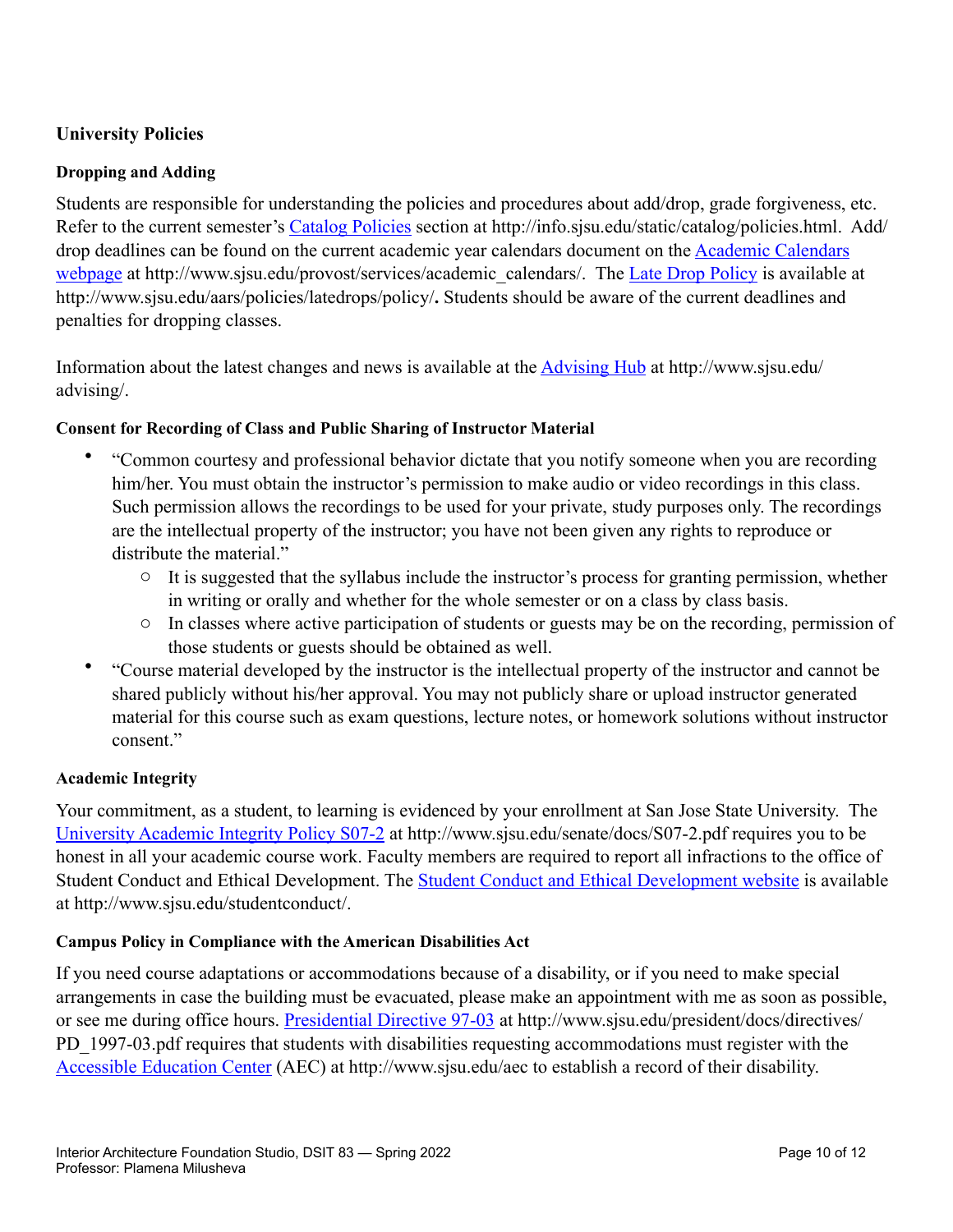#### **Accommodation to Students' Religious Holidays**

San José State University shall provide accommodation on any graded class work or activities for students wishing to observe religious holidays when such observances require students to be absent from class. It is the responsibility of the student to inform the instructor, in writing, about such holidays before the add deadline at the start of each semester. If such holidays occur before the add deadline, the student must notify the instructor, in writing, at least three days before the date that he/she will be absent. It is the responsibility of the instructor to make every reasonable effort to honor the student request without penalty, and of the student to make up the work missed. See [University Policy S14-7](http://www.sjsu.edu/senate/docs/S14-7.pdf) at http://www.sjsu.edu/senate/docs/S14-7.pdf.

## **Course Schedule — Phases, Milestones, and Reviews**

*Schedule is preliminary and subject to change with fair notice. Detailed working schedule will be posted on Miro.*

| Week                    | Day           | Topics, Readings, Assignments, Deadlines |
|-------------------------|---------------|------------------------------------------|
| $\mathbf{1}$            | 1/27          | <b>INTRODUCTION</b>                      |
| $1 - 2$                 | $1/27 - 2/3$  | <b>EXERCISE 1</b>                        |
| 3                       | 2/8           | <b>UPLOAD EXERCISE 1 ON CANVAS</b>       |
| $2 - 4$                 | $2/3 - 2/15$  | <b>EXERCISE 2</b>                        |
| $\overline{\mathbf{4}}$ | 2/15          | <b>EXERCISE 2 REVIEW</b>                 |
| $\overline{4}$          | 2/17          | <b>UPLOAD EXERCISE 2 ON CANVAS</b>       |
| $4 - 9$                 | $2/15 - 3/24$ | PROJECT 1: ADDITIVE PLANES               |
| 8                       | 3/17          | <b>PROJECT 1 REVIEW</b>                  |
| 9                       | 3/24          | <b>UPLOAD PROJECT 1 ON CANVAS</b>        |
| $9 - 15$                | $3/24 - 5/3$  | PROJECT <sub>2</sub>                     |
| 13                      | 3/26          | <b>PROJECT 2 REVIEW</b>                  |
| 15                      | 5/3           | <b>UPLOAD PROJECT 2 ON CANVAS</b>        |
| $15 - 16$               | $5/3 - 5/12$  | PROJECT <sub>3</sub>                     |
| 16                      | 5/12          | <b>PROJECT 3 REVIEW</b>                  |
| 17                      | 5/19          | <b>UPLOAD PROJECT 3 ON CANVAS</b>        |